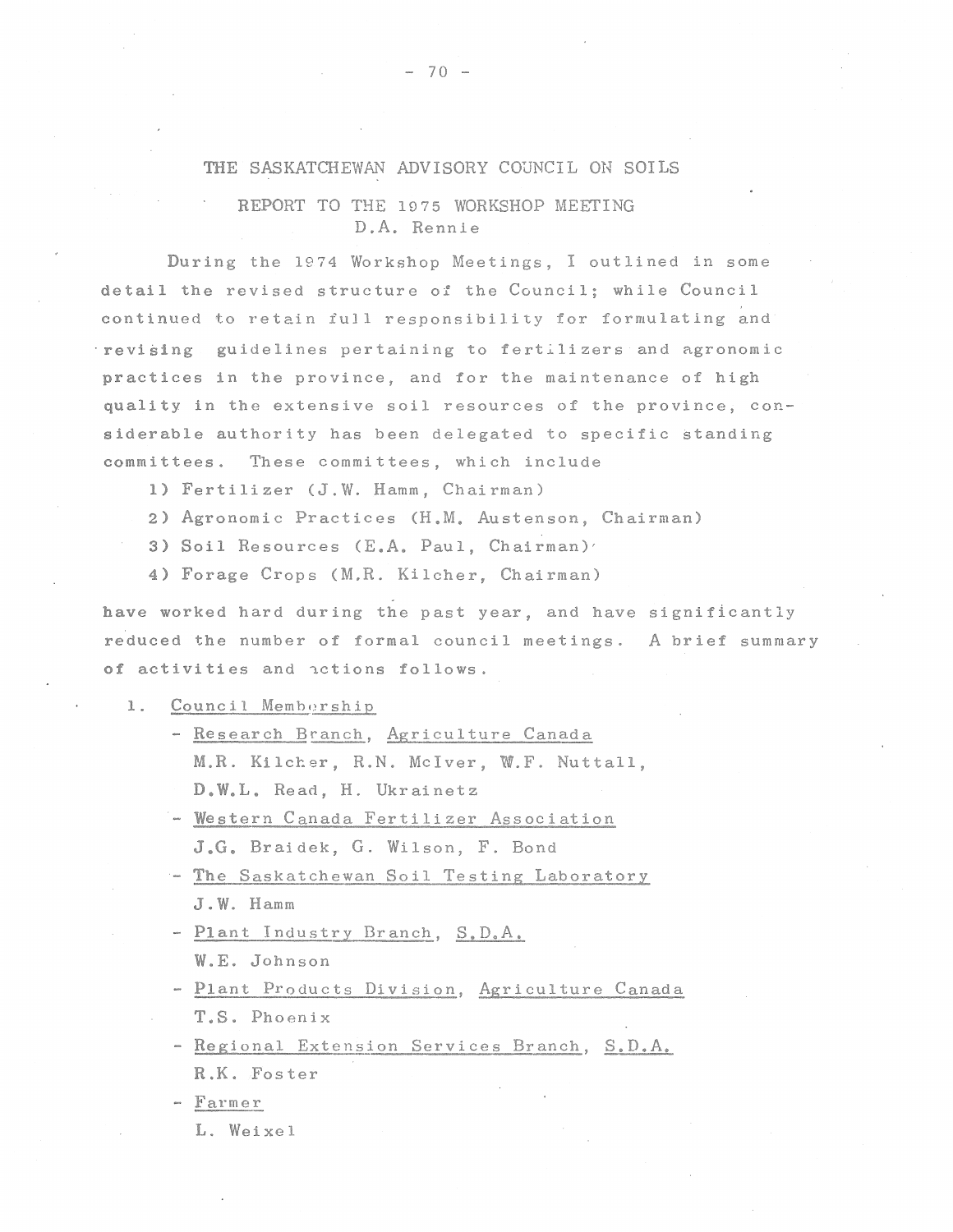-The Saskatchewan Institute of Pedology - Soil Survey - D.F. Acton

- Soil Science - E.A. Paul, D.A. Rennie

#### -The Department of Crop Science

. H • M. · Au s ten s on

-The Agricultural Engineering Council

R. Melvin

#### 2. The Soil Fertility Data Bank

Present files in this bank include - a soil fertility file, a plant nutrient response file, a crop production file a soil pedological data file, a preliminary land assessment file, and a preliminary salinity file. The SASCC meeting, January 9, 1975, noted the Soil Council's continuing concern about the need for outside funding to supplement the data bank, and also the preliminary steps presently being taken to develop.soil data banks by certain federal and provincial groups; they suggested that Council prepare a proposal on the level of outside funding required. Council responded by 1) preparing a proposal for the formal establishment of a Saskatchewan Soil Data Bank with a framework as reflected in Figure 1, 2) organized a preliminary meeting which was held in Regina on February 5, and attended by representatives from the Planning and Research, Production and Marketing, Crop Insurance, Land Bank, Lands Branch, Conservation and Development Branches of the Saskatchewan Department of Agriculture, the Municipal Assessment Branch, Department of Municipal Affairs, and the Department of Tourism and Renewable Resources. Arising out of this meeting was a decision to form a Saskatchewan Data Bank Committee with representation from twelve government and university departments. This co'mmittee with specific terms of reference pertaining to the establishment of the Provincial Soil Data Bank will hold its first meeting in Regina on March 6, and 3) prepared a request for funding

- 71 -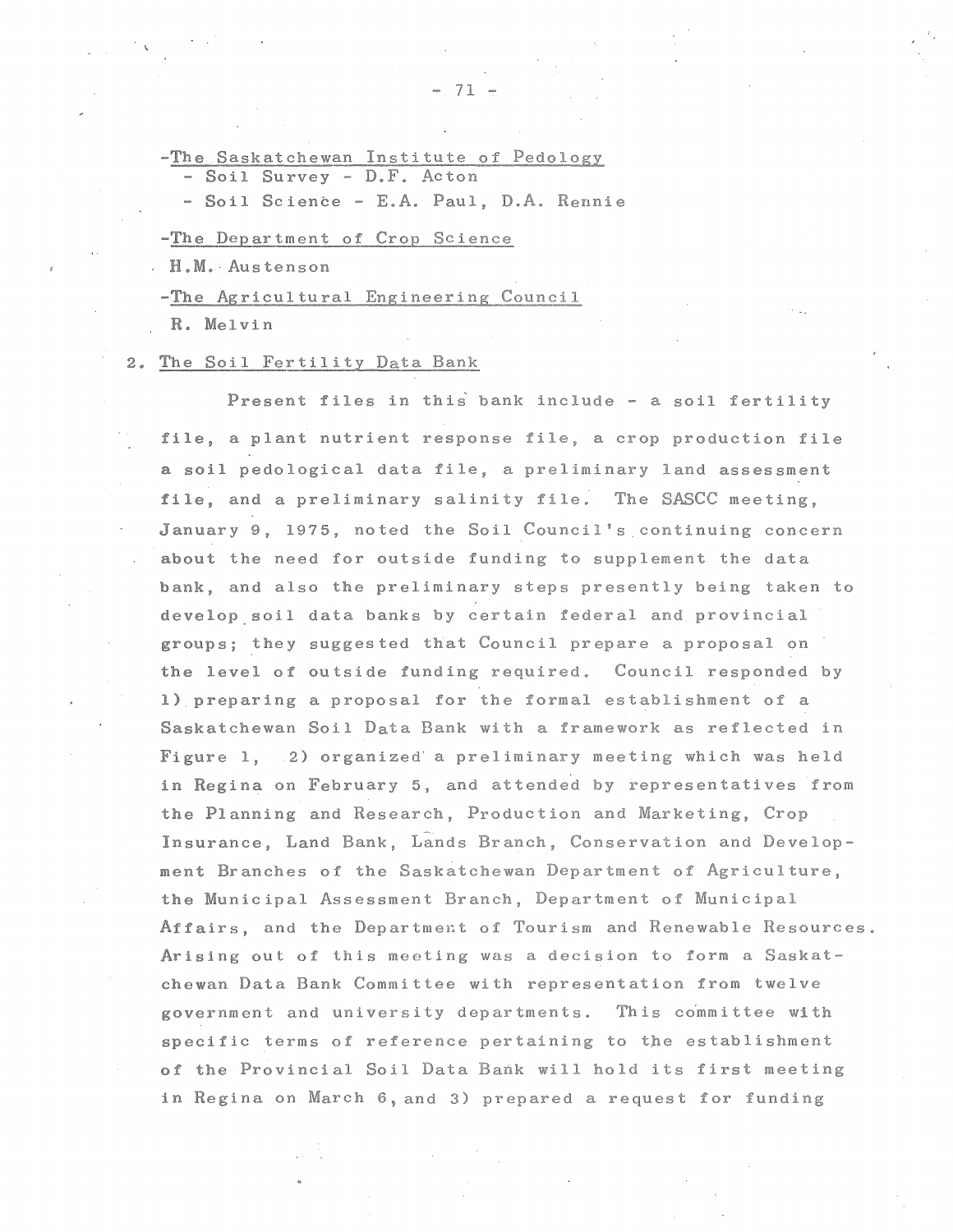to the Deputy Minister of Agriculture for a grant for interim financing of the Soil Fertility Data Bank.

#### 3. The Western Canada Soil Coordinating Committee

This committee presently is placing high priority on coordinating soil testing activities, environmentally oriented research related to soils, soil productivity evaluation, and the integration of provincial soil data banks with the CanSIS system. The next meeting of the committee is scheduled to be held in Vancouver on February 25.

# 4. The July Soils Tour

Approximately 40 agrologists participated in the July 16-17 tour of fertility and soil management experiments. The Melfort Experimental Station hosted the tour of the 17th when the group joined with the farmers in northeastern Saskatchewan anj took part in the annual Station field day. The 1975 tour will be organized by the staff of the Swift Current Research Station.

## 5. The Soil Testing Laboratory

The Fertil:zer Committee continued to update and upgrade the format for recommendations. Lack of funding has, in part, been responsible for the inability of the committee to bring the soil productivity file (Data Bank) up to date.

Council approval was given to the fertilizer committee's recommendation that the procedures and interpretive criteria outlined in the Nutrient Requirement Guidelines for Saskatchewan are to be used by Saskatchewan Soil Testing Laboratory and other laboratories operating in or servicing Saskatchewan farmers.

Council approved the increase in service charges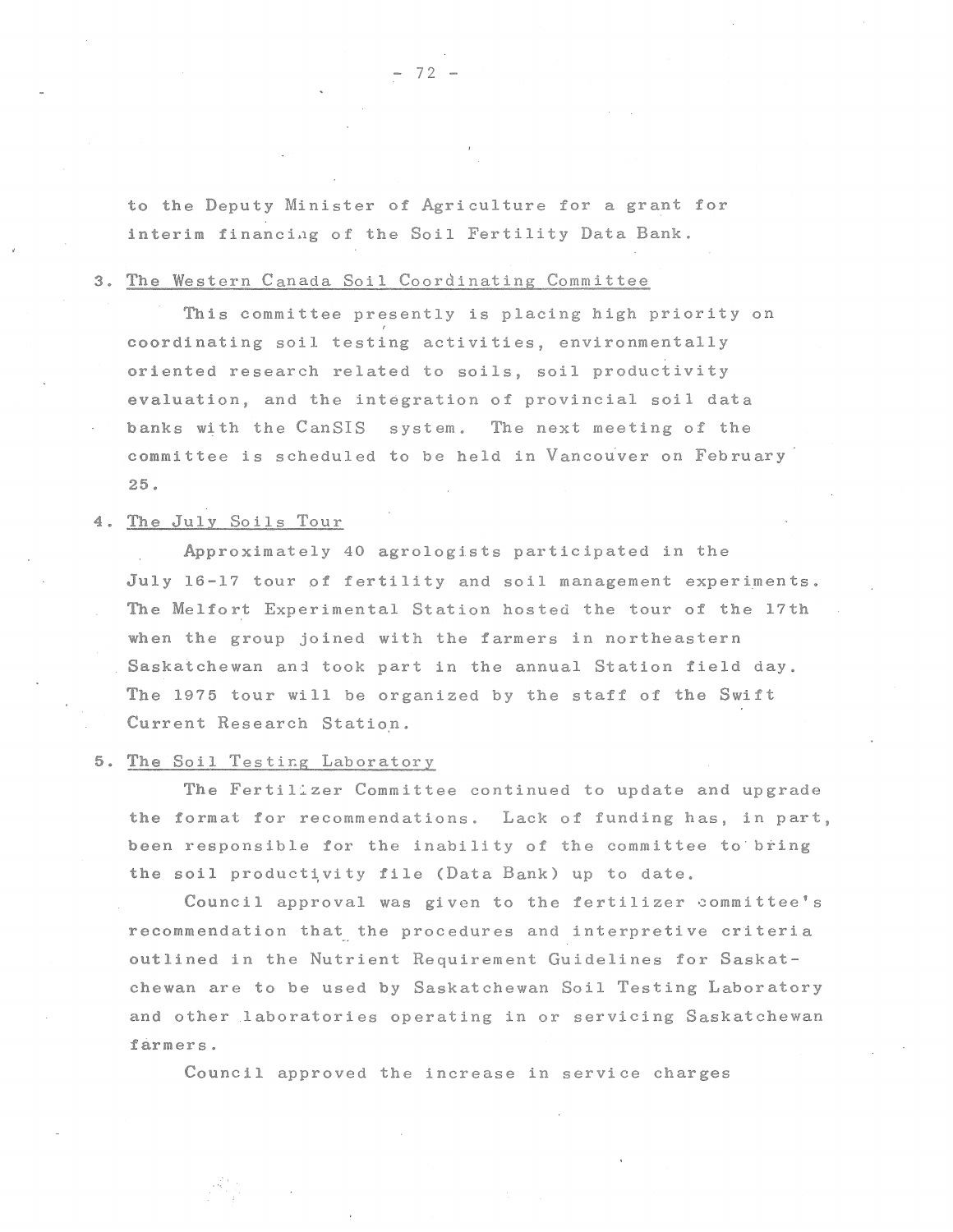associated with samples processed by the Saskatchewan Soil Testing Laboratory; the revised schedule of costs became effective July 1, 1974.

#### 6. The Committee on Soil Resources

This committee continued to study and review the progress of a number of land use and environmentally oriented research programs presently in various stages of development; programs falling under the scrutiny of this committee included:

- a) the  $S.D.A.$ -funded salinity project
- b) the University of Saskatchewan's Man and the Biosphere· project, and programs associated with urban and animal based recycling in agricultural soils. The committee recommended to Council that consideration be given to sponsoring a symposium on land use during the 1975 annual soils workshop, the symposium to center on the present conflicts between agriculturalists and environmentalists would provide a public forum where differences of opinion and conflicts in policy, whether real or imaginative, could be brought to the forefront and discussed. While it was pot possible to program this symposium in February of this year, Council will continue to keep this matter under consideration.

A report on recycling barnyard manure in agricultural soil has been prepared and a portion of the report is reflected in the 1975 issue of the Guide to Farm Practice.

7. The Council, through the Fertilizer Committee, continued t6 closely scrutinize a wide range of soil amendments. Anyone wishing further background material on these and other similar products can obtain this from either Wally Hamm or Earl Johnson.

7 3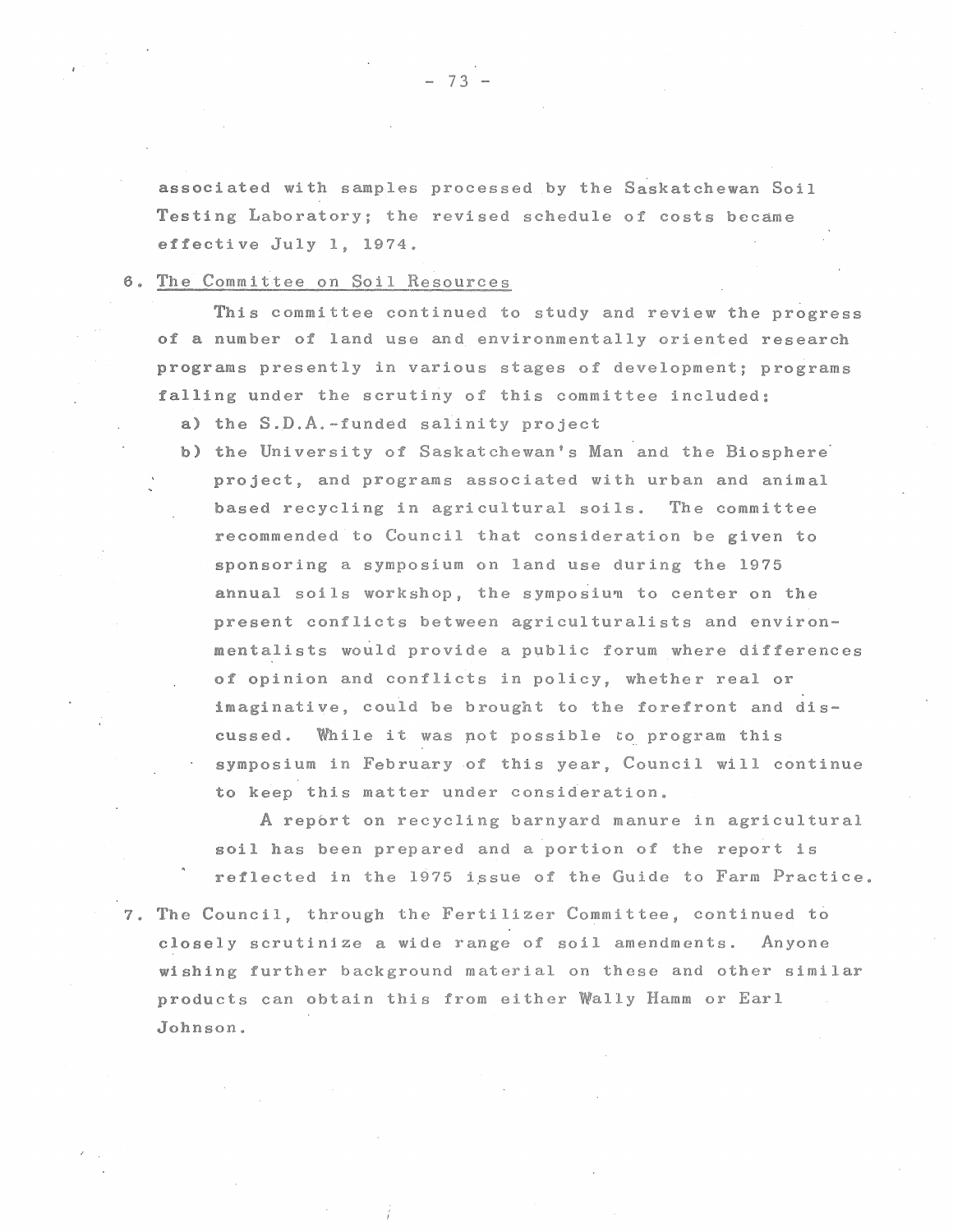- 8. Recommendations brought to the December meeting of SASCC. Documented briefs supporting the following recommendations were brought before the December SASCC meeting for consideration:
	- 1) That strong support be given to the development of a 5 to 10 day weather forecasting service (Agronomy Commmittee).
	- 2) The urgent need for a comprehensive research program to provide guidelines for the economic handling of manure, maximum rates of application, timing, soil incorporation, practices and, in addition, a reasonable assessment of environmental hazards (Agronomy Committee).
	- 3) A report emphasizing the very serious aspects of burning stubble, and the high priority which must be given to supporting research on stubble management (Agronomy Committee).
	- 4) A report which noted the significant pr.ogress that had been made during the past year on an inventory of saltaffected soils in selected areas of the province, together with limited documentation on changes in salinity over time. Council urged that this program continue to receive .sufficient funding to ensure that the inventory can be completed. Such an inventory is a first prerequisite to the conduct of remedial research.

In addition to the above items, Council reported to SASCC its evaluation of the role of Man and the Biosphere project proposal (Land Resource Committee).

9. Council continued to maintain a close scrutiny of industry advertisements, and where it was felt these were not in accord with present information, news releases were prepared to advise the public accordingly, or the company sponsoring the advertisement was contacted directly.